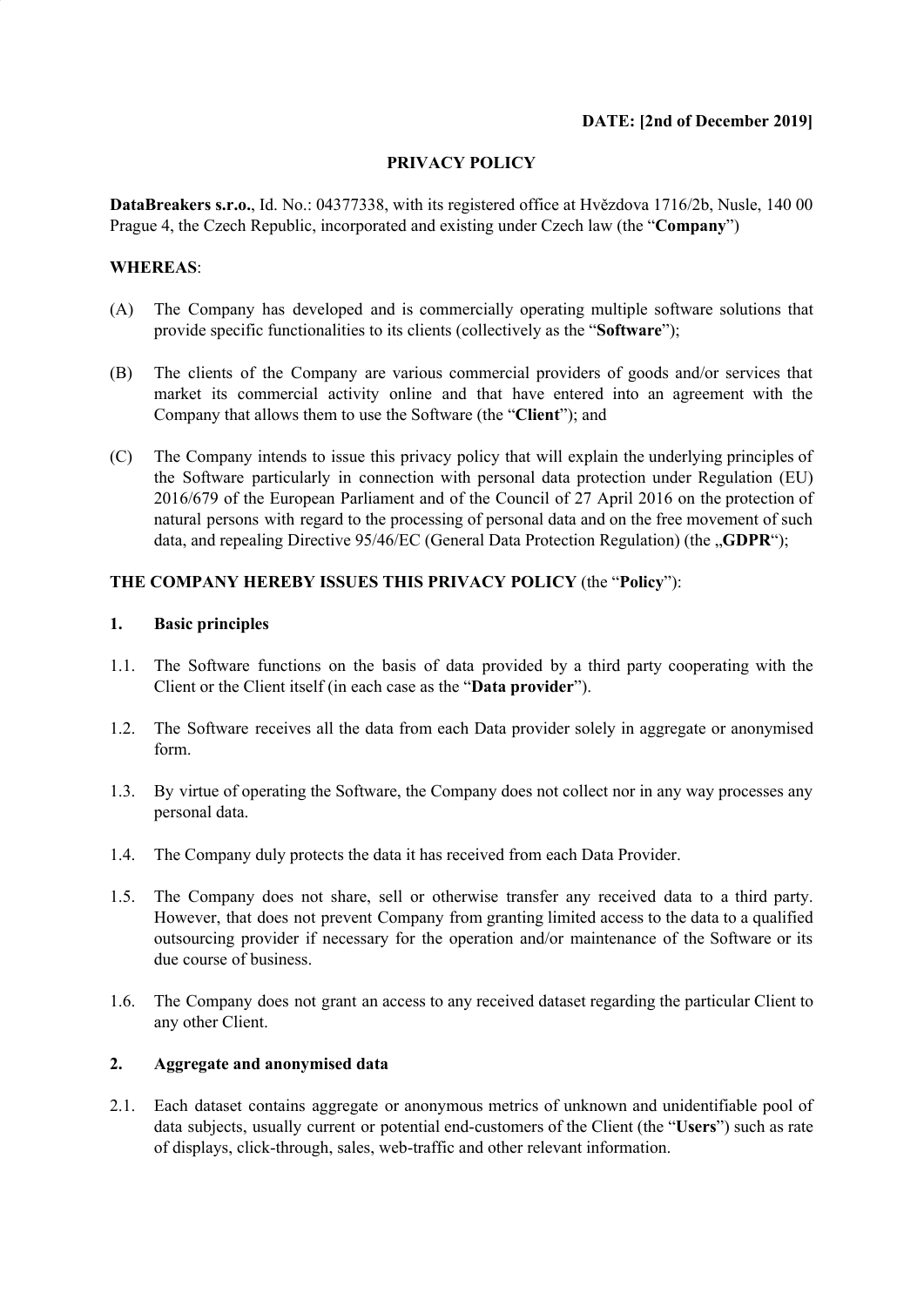- 2.2. As the process of aggregation and anonymisation may not be reversed by the Company and the Company legitimately presumes that neither any Data provider nor Client may reverse such process and no User is thus reasonably identifiable in relation to the relevant dataset, such dataset does not constitute personal data and the Company is consequently not regarded as processor of any personal data in connection with the receipt of the dataset and operation of the Software. The GDPR does not apply in case of aggregate and anonymised data.<sup>2</sup>
- 2.3. Therefore, the Company is not the controller nor processor of any personal data of the Users and the operation of the Software may not in any way harm the interests of any User as these are protected under the GDPR.
- 2.4. Nevertheless, the Company voluntarily details in general the principles of its data protection regarding the operation of the Software in this Policy.

# **3. Functionalities**

- 3.1. The Software uses its access to the aggregate or anonymous dataset to provide its services to the Client that particularly, but not exclusively, consist of:
	- 3.1.1. campaign automation;
	- 3.1.2. personalized content and product targeting;
	- 3.1.3. data analysis and aggregation;
	- 3.1.4. improvement of existing functionalities and development of new ones.
- 3.2. In order to use the Software, each Client has to register with the Company. The Company collects and processes the name, surname and email of the Client. Where such operation constitute processing of personal data under the GDPR in relation to the particular Client, the processing is limited to the necessary performance of the contract with that Client and the obligations under GDPR are complied with.

#### **4. Storage of data and protection**

4.1. Data received from each Data provider are stored on the secured servers located in the European Economic Area. The Company does not transfer any such data to any third country outside of the European Economic Area.

<sup>1</sup> In compliance with Recital 162 of the GDPR: "*The statistical purpose implies that the result of processing for* statistical purposes is not personal data, but aggregate data, and that this result or the personal data are not *used in support of measures or decisions regarding any particular natural person."*

<sup>2</sup> In compliance with Recital 26 of the GDPR: "*The principles of data protection should apply to any information concerning an identified or identifiable natural person. Personal data which have undergone pseudonymisation,* which could be attributed to a natural person by the use of additional information should be considered to be *information on an identifiable natural person. To determine whether a natural person is identifiable, account* should be taken of all the means reasonably likely to be used, such as singling out, either by the controller or by *another person to identify the natural person directly or indirectly. To ascertain whether means are reasonably* likely to be used to identify the natural person, account should be taken of all objective factors, such as the costs of and the amount of time required for identification, taking into consideration the available technology at the *time of the processing and technological developments. The principles of data protection should therefore not apply to anonymous information, namely information which does not relate to an identified or identifiable* natural person or to personal data rendered anonymous in such a manner that the data subject is not or no *longer identifiable. This Regulation does not therefore concern the processing of such anonymous information, including for statistical or research purposes.*"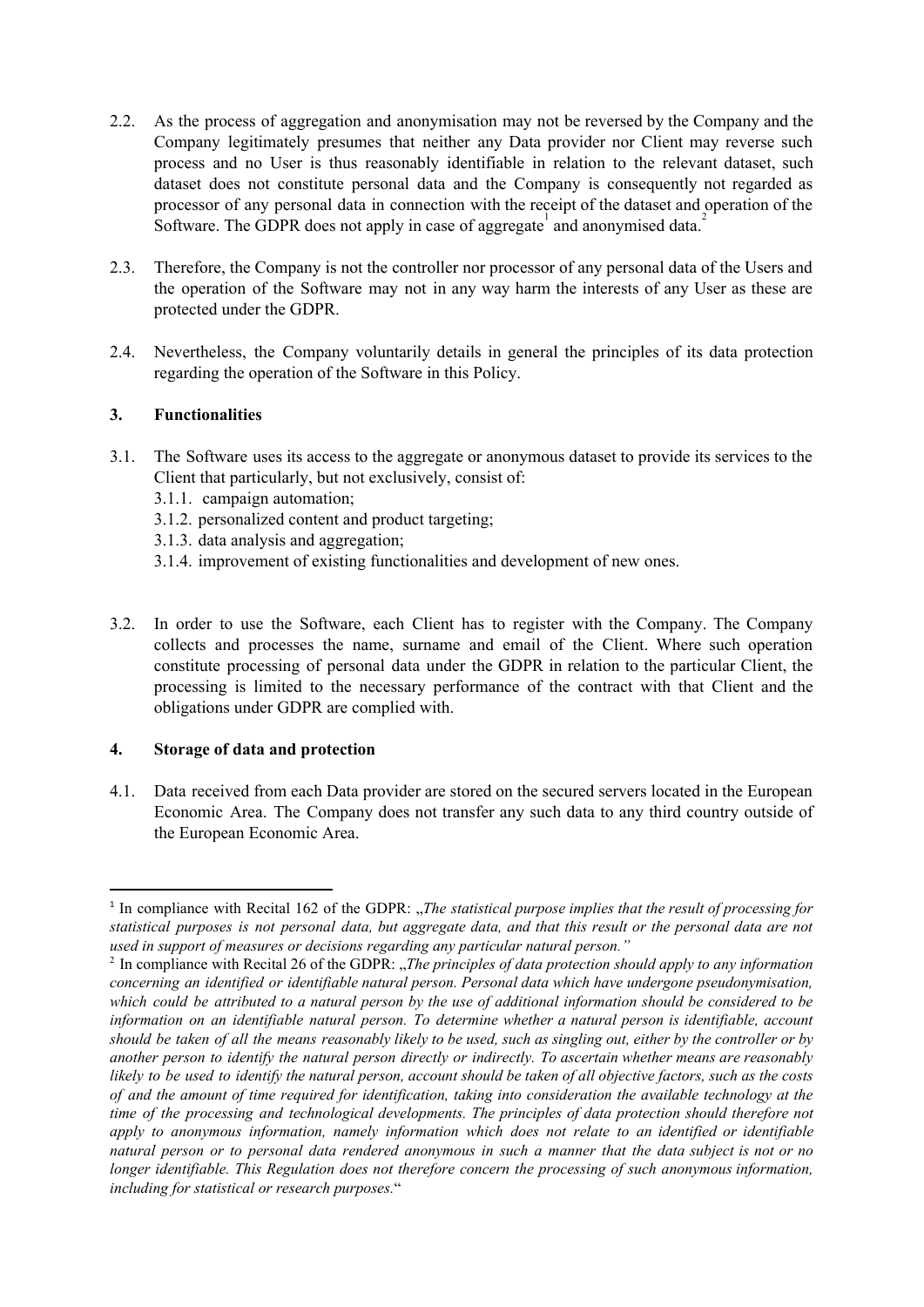- 4.2. The Company has implemented the appropriate technical and organisational measures to ensure the level of adequate security of received data. These include particularly:
	- 4.2.1. limited access to data and the relevant physical premises in order to prevent authorized access, use or disclosure;
	- 4.2.2. the ability to ensure the ongoing confidentiality, integrity, availability and resilience of processing systems and services;
	- 4.2.3. the ability to restore the availability and access to data in a timely manner in the event of a physical or technical incident; and
	- 4.2.4. a process for regularly testing, assessing and evaluating the effectiveness of technical and organisational measures for ensuring the security of the processing.

### **5. Exercise of data protection rights**

- 5.1. The Users may exercise any of its data protection rights under the GDPR or any other applicable data protection law by contacting the relevant Data provider, i.e. the controller or processor of their personal data.
- 5.2. Such data protection rights under GDPR include particularly the right to access, the right to rectification, the right to erasure, the right to restrict processing, the right to object to processing and the right to data portability.
- 5.3. The Company does not have any role assigned under the GDPR in relation to the Users.

#### 6. **Amendments**

6.1. In order to keep the Policy under regular review and updated, the Company may change this Policy at any time.

# **7. Contact details**

7.1. The Company may be contacted in any matter regarding this Policy on/via:

| Address:  | DataBreakers s.r.o.                                          |
|-----------|--------------------------------------------------------------|
|           | Hvězdova 1716/2b, Nusle, 140 00 Prague 4, the Czech Republic |
| Email:    | [nikol.honova@databreakers.com]                              |
| Tel. no.: | $[+420\,605\,245\,255]$                                      |

# **8. Appropriate authority**

8.1. In connection with the personal data protection law the Company is under the jurisdiction of the Czech Office for Personal Data Protection (in Czech *Úřad pro ochranu osobních údajů*). Its contact details are: